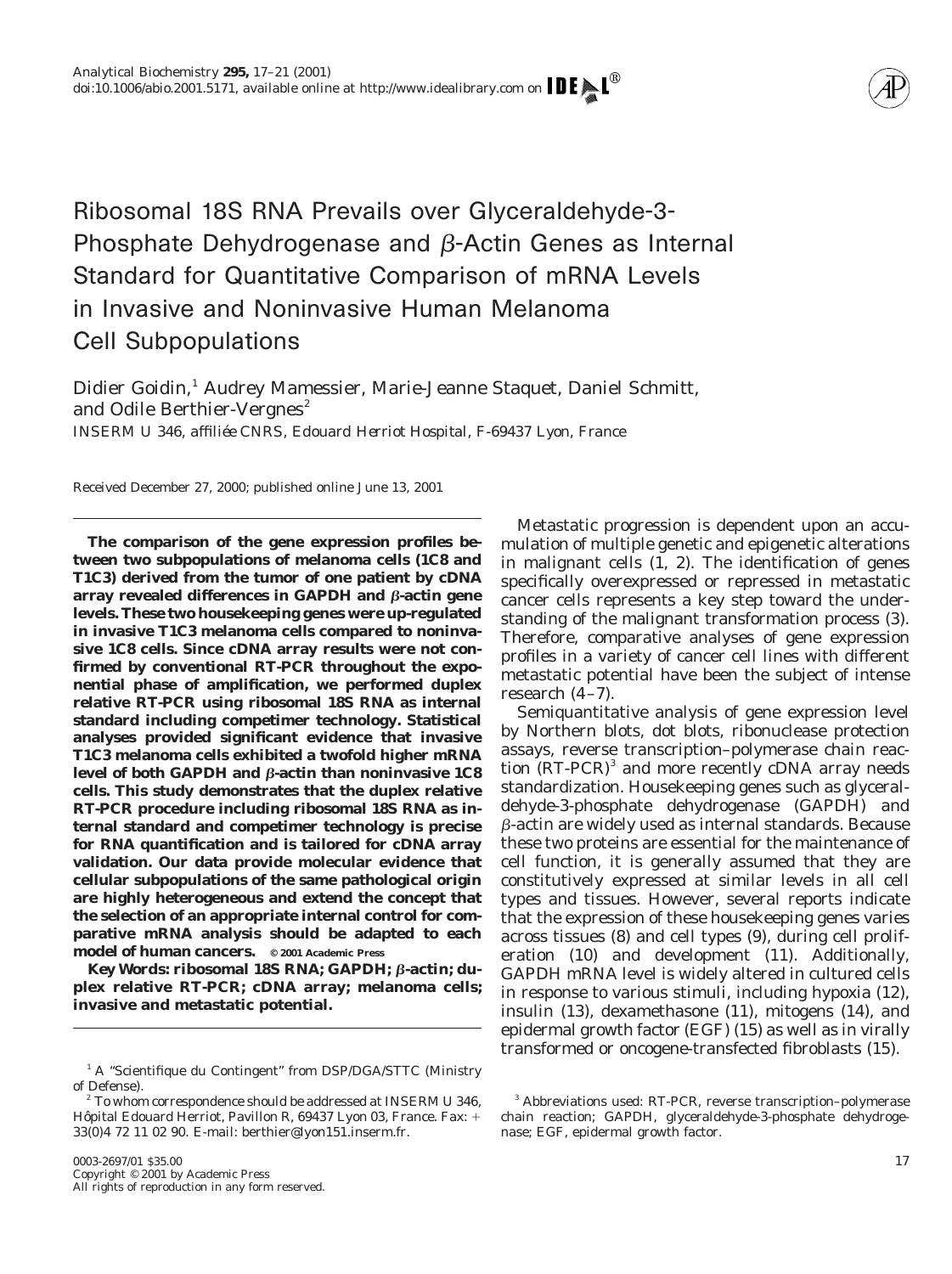Analyses of gene expression in a series of cell lines derived from the same pathological provenance is often the first step toward gaining an insight into the genetic alterations of a particular cancer. The emerging technology of cDNA array provides a powerful tool to rapidly identify genes whose expression is altered in human cancers (7, 16). Obtaining valid, quantitative results from such studies requires verification by standard techniques such as Northern blotting, ribonuclease protection assays, or RT-PCR. However, confirmation of array data is sometimes unreliable. This may be due to the fact that quantification of gene levels is based upon the use of common housekeeping genes whose expression is likely to be modified in tissues and cell types (8, 9). In the present study, we compared the level of expression of two common housekeeping genes,  $GAPDH$  and  $\beta$ -actin, in subpopulations of human cancer cells differing in their invasive and metastatic abilities (17–19). Unlike studies which compare cell lines derived from different patients (4–6), here we used two subpopulations of melanoma cells (1C8 and T1C3 clones) selected from the tumor of one patient (17), allowing comparison between genetically similar cell populations. cDNA array demonstrated that invasive T1C3 melanoma cells exhibited a twofold higher mRNA level for both GAPDH and  $\beta$ -actin than noninvasive 1C8 cells. These results are confirmed by a duplex relative RT-PCR using ribosomal 18S rRNA as internal standard including competimer technology but not by conventional RT-PCR.

# **MATERIALS AND METHODS**

#### *Human Melanoma Cells and Culture*

The selection procedure of IC8 and T1C3 human melanoma cell clones, derived from a single parental cell line, have been previously described. Only T1C3 cells promote metastases in animals (17, 18) and penetrate through the dermal–epidermal junction of human skin reconstructs (19). Melanoma cells were cultured for 3 days as monolayers in McCoy's 5A medium supplemented with 10% fetal calf serum (Life Technologies, Cergy-Pontoise, France). The cultures, maintained at 37°C and 5%  $CO<sub>2</sub>$  in a humidified atmosphere, were regularly checked for the absence of mycoplasma.

# *cDNA Array Analysis*

Gene expression of GAPDH and  $\beta$ -actin was analyzed using the human cytokine expression array (R&D Systems, Abingdon, UK), according to the manufacturer's recommendations. Briefly,  $2 \mu g$  of total RNAs prepared with SV total RNA isolation system including DNase treatment (Promega, Charbonnières, France) was reverse transcribed using human cytokine-specific primers (R&D Systems) in the presence of [ 33P]dCTP (10 mCi/ml; 3000 Ci/mmol; DuPont NEN Research Products, Boston, MA). After Sephadex G-25 spin column purification (R&D Systems), labeled  $cDNA$  probes  $(10^6 \text{ cpm/ml})$  were applied to the membranes overnight at 65°C. After extensive washes, hybridized membranes were exposed to a phosphor screen for 18 h and scanned using a personal molecular PhosphorImager Fx system (Bio-Rad SA, Ivry Sur Seine Cedex, France) at the Institut de Recherche Pierre Fabre, St Julien en Genevois, France. The intensity of the hybridization signal for each gene was quantified using Quantity 1 software (version 1.1, Bio-Rad) and normalized to the sum of intensity of all genes present on the membrane.

# *RT-PCR Analysis*

One microgram of total RNA was reverse-transcribed with random primers using the reverse transcription system (Promega), following manufacturer's instructions. PCR was performed in a final volume of 50  $\mu$ l containing 100 ng cDNA of template, 0.4  $\mu$ M of each primer (Genset, Evry, France, see below), 0.2 mM of each dNTPs, 10 mM Tris–HCl (pH 9.0), 50 mM KCl, 0.1% Triton X-100, 1.5 mM MgCl<sub>2</sub>, and 2.5 U *Taq* DNA polymerase (Promega). Fifteen to 29 cycles of PCR were carried out with 30-s denaturation at 94°C, 30-s annealing at 62°C followed by 30-s extension at 72°C. Cycling was started by 5-min denaturation at 94°C and terminated by 10-min incubation at 72°C. All PCR experiments were performed using thermocycler (Perkin–Elmer, Paris, France). The primers used recognized GAPDH gene sequence (forward primer, ACCACAGTCCATGCCATCAC; reverse primer, TCC-ACCACCCTGTTGCTGTA;  $452$  bp) and  $\beta$ -actin gene sequence (forward primer, GGCGACGAGGCCCAGA; reverse primer, CGATTTCCCGCTC GGC; 463 bp). Amplicons were visualized on 2% agarose gels containing SYBR Green (FMC/Tebu, Le Perray en Yvelines, France). The intensity of each band was determined by densitometric analysis of gels using Kodak DC120 zoom digital camera and Kodak 1D image analysis software (Gibco BRL, Cergy Pontoise, France).

# *Duplex Relative RT-PCR Analysis*

GAPDH and  $\beta$ -actin were coamplified with ribosomal 18S RNA (amplicon: 324 bp) for 20 cycles, under conditions described above. For both, GAPDH and b-actin, duplex PCR were proceeded at two different ratio of 18S primers/competimer: 1/9 and 2/8 as proposed by the manufacturer. To reduce 18S RNA amplification signal, we used the Quantum RNA alternate 18S RNA internal standard (Ambion, Clinisciences, Montrouge, France) including Ambion's competimer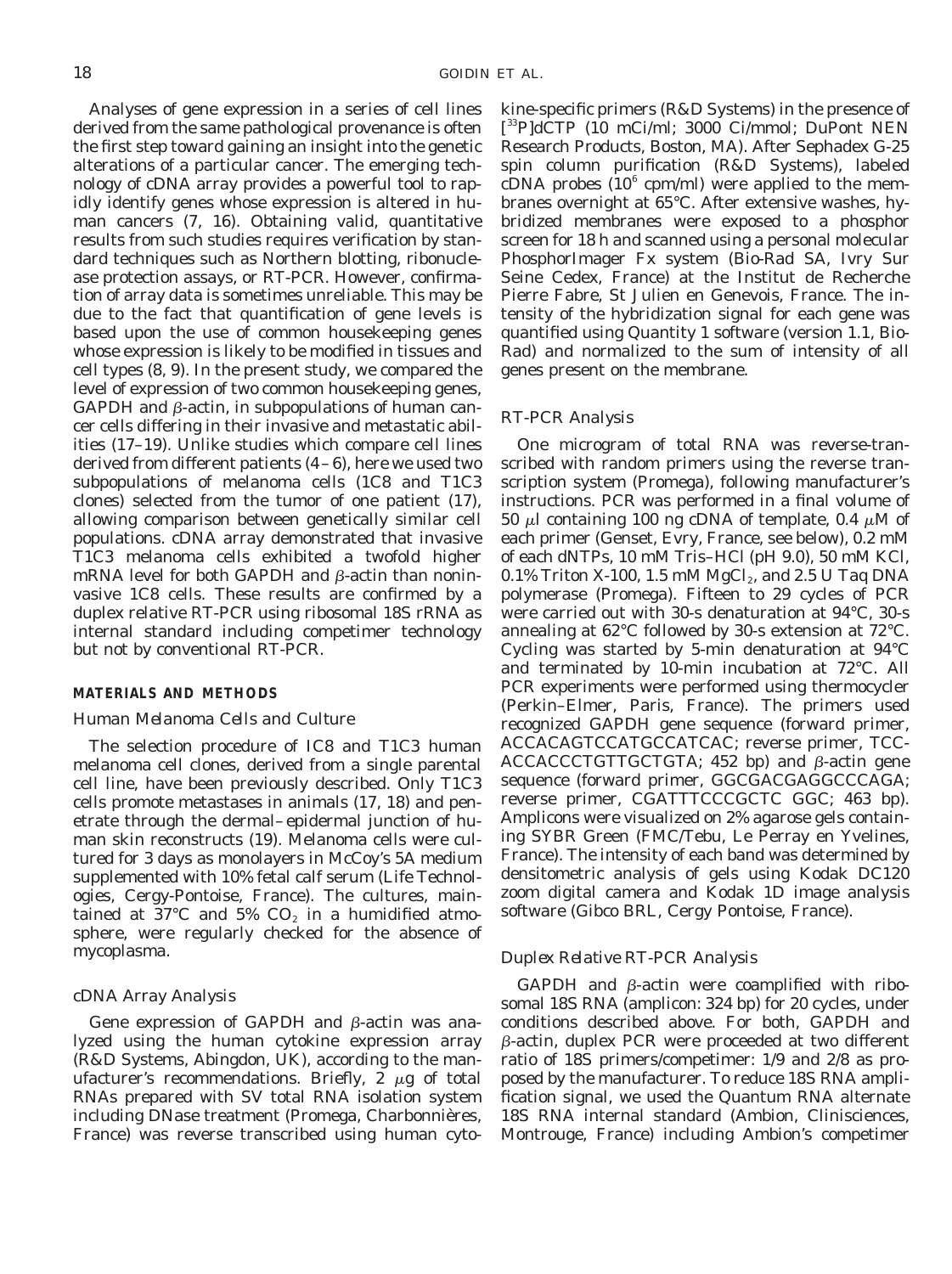

**FIG. 1.** Comparison of gene expression levels of GAPDH and B-actin in melanoma cells from invasive T1C3 and noninvasive 1C8 clones, by cDNA expression array. Nylon membrane containing duplicate cDNAs fragments was hybridized with 1C8 or T1C3 cDNA probes (see Materials and Methods). (A) Membrane images displayed by phosphoimager. (B) Relative intensity for each gene was measured using Image Quant software and normalized to the sum of all genes detected on the membrane.

technology which allowed modulation of the amplification efficiency of a PCR template without affecting the performance of others targets in a duplex or multiplex PCR. The 18S RNA competimers are identical to 18S RNA primers, but are modified at their 3' end to block extension of DNA polymerase. Mixing 18S RNA primers with increasing amounts of 18S RNA competimer allowed a decrease of amplification efficiency of 18S RNA template without loss of relative quantitation. Results were expressed as the mean of the ratio between the optical density (OD) of GAPDH or  $\beta$ -actin amplicons to OD of 18S amplicon  $\pm$  SD ( $n = 4$ ). The significance of the differences in GAPDH and  $\beta$ -actin mRNA levels between the two melanoma clones was determined by one-way ANOVA using Stat View software (Alysyd Corp., Meylan, France) including Fisher's protected least significant difference test, Scheffe's test, and Bonferroni/Dunn's test.

# **RESULTS AND DISCUSSION**

The gene expression level of GAPDH and  $\beta$ -actin was compared in two subpopulations of human melanoma cells (1C8 and T1C3 clones) derived from the tumour of one patient (17, 18). Only T1C3 cells produce spontaneous metastatic nodules in the lungs of rats in a fashion analogous to the evolution of melanoma in humans (17, 18) and are able to penetrate through an authentic dermal–epidermal junction in human skin reconstructs (19). Using human cytokine cDNA expression array, the hybridization signal of each gene, represented by two parallel dots, revealed differences between the two clones (Fig. 1A). Compared with noninvasive 1C8 melanoma cells, invasive T1C3 melanoma cells exhibited a twofold higher intensity value for both GAPDH and  $\beta$ -actin dots (Fig. 1B).

To validate the cDNA array results, GAPDH and  $\beta$ -actin gene expressions were analyzed by conventional RT-PCR. As shown in Fig. 2, the respective amplification pattern of GAPDH and  $\beta$ -actin genes differed between the two clones from 17 to 25 cycles. Under these conditions, PCR products were accumulating at a linear rate with the highest level in T1C3 cells compared to 1C8 cells. These findings reflect differences in the original abundance of both genes between the two clones. In contrast, the amplification pattern was similar for both clones as the number of PCR cycles increased (above 25) (Fig. 2), showing that conventional RT-PCR may mask significant variations and especially those detectable with cDNA array. This observation emphasizes the fact that, under these conditions, RT-PCR should only be considered as a qualitative tool.

To evaluate mRNA levels quantitatively, a duplex relative RT-PCR using ribosomal 18S RNA (18S rRNA) as internal standard was carried out, since as far as we know, variation in ribosomal RNA expression has never been reported (8, 20). Indeed, melanoma cells from both clones expressed similar levels of 18S rRNA, as visualized by ethidium bromide staining of denaturing agarose gel (unpublished data). We used competimers which are identical in sequence to 18S rRNA primers but are chemically modified such that they cannot



**FIG. 2.** PCR analysis of GAPDH and β-actin in melanoma cells from invasive (T1C3) and noninvasive (IC8) clones. β-Actin (A) and GAPDH (B) were amplified from 17 to 29 cycles. Stained band intensity was determined by densitometric analysis of using Kodak DC120 zoom digital camera and Kodak 1D image analysis software, after visualization on 2% agarose gels containing SYBR Green.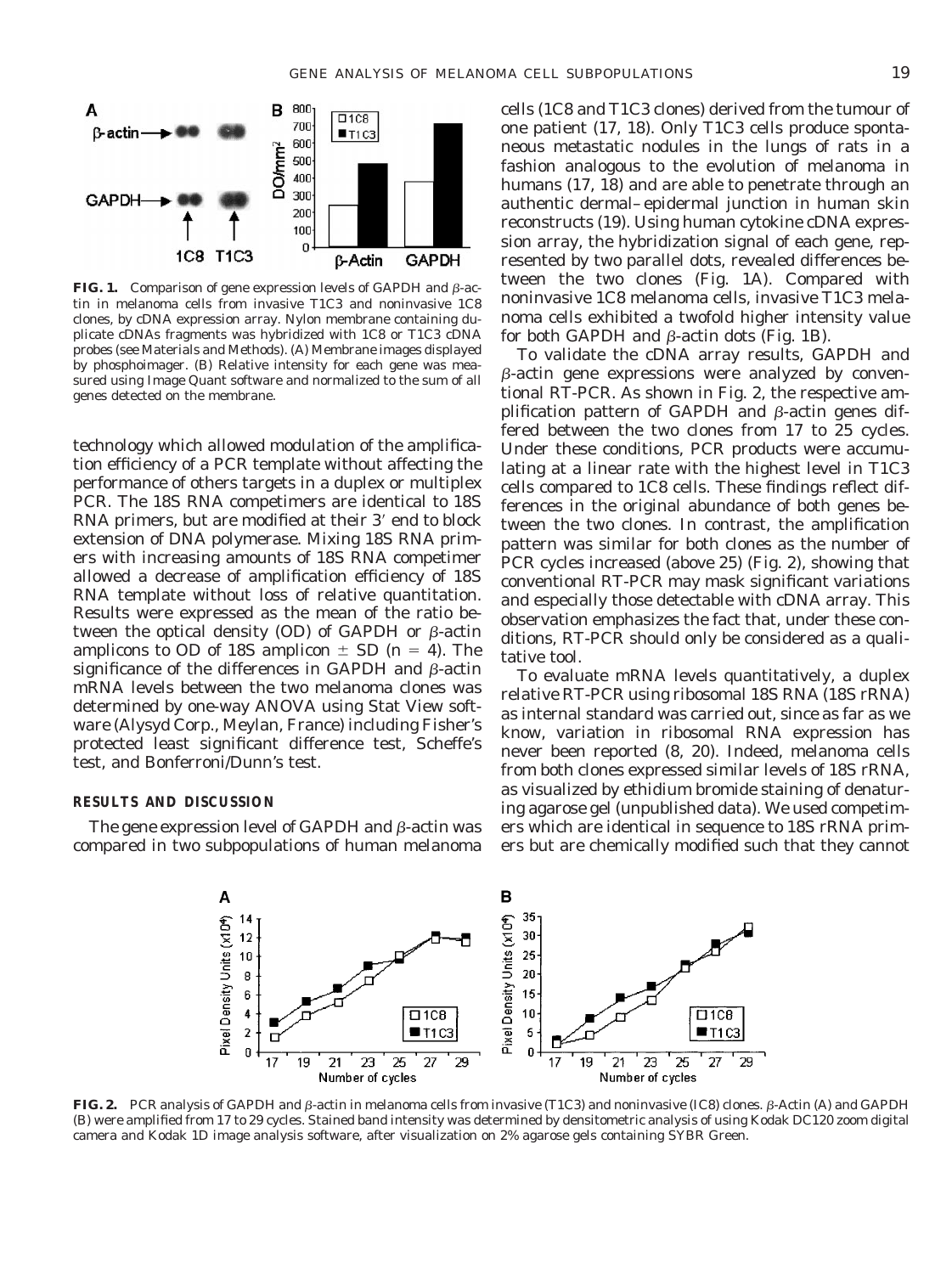

**FIG. 3.** Duplex relative RT-PCR analysis of GAPDH with 18S rRNA as internal control from noninvasive melanoma cells (clone IC8; lanes 1–3) and invasive melanoma cells (clone T1C3; lanes 4–6). Duplex relative RT-PCR with 18S rRNA as an internal control was performed using GAPDH primers alone (lanes 1 and 4); primers for GAPDH and 18S rRNA with competimer at two different ratios of primers/competimer: 1/9 (lanes 2 and 5); 2/8 (lanes 3 and 6). This is a representative experiment of three.

be extended during PCR and are resistant to nuclease degradation. Figure 3 illustrates the expression level of GAPDH in both melanoma clones using a duplex relative RT-PCR assay. By using a 18S rRNA primers/ competimer ratio of 1/9, coamplification with 18S rRNA vs GAPDH alone did not modify GAPDH amplicon signal in T1C3. In contrast, coamplification of GAPDH with 18S RNA decreased GAPDH amplicon signal in 1C8 cells (Fig. 3). Coamplification of  $\beta$ -actin with 18S rRNA gave similar results (data not shown). We next quantified the gene expression level of GAPDH and  $\beta$ -actin in the two clones using 18S rRNA as internal control. Amplicons were quantified by densitometric analysis and the ratio between OD of GAPDH or  $\beta$ -actin amplicons to OD of 18S RNA was calculated according to the quantity of competimer used (18S RNA primers/competimer ratio: 1/9, 2/8) (Table 1). After statistical analysis, the ratio T1C3/1C8 for each quantity of competimer was computed. Melanoma cells from the invasive T1C3 clone displayed a twofold increased expression level of both genes compared to melanoma cells from the noninvasive 1C8 clone. This finding correctly reflects the differences observed by cDNA array procedure.

To our knowledge, this is the first report demonstrating that subpopulations of human malignant cells selected from the same tumor of one patient, which means with the same genetic background, strongly differed in the expression level of GAPDH and  $\beta$ -actin housekeeping genes widely used as RNA standards. More importantly, invasive and metastatic melanoma cells exhibited a twofold higher level of both GAPDH and  $\beta$ -actin than noninvasive and nonmetastatic melanoma cells. Based upon these observations, we conclude that GAPDH and  $\beta$ -actin are not suitable as RNA-loading controls for RT-PCR to validate a comparison of expression levels of specific mRNA between subpopulations of human cells selected from the same tumor. To overcome this problem, 18S rRNA is proposed as a reliable standard for the use of relative RT-PCR in gene expression, as also pointed out for rat and mouse tissues (25). Indeed, the level of ribosomal RNAs, which constitute up to 80% of the total RNA, is thought to be less likely to vary under conditions that affect the expression of mRNAs, and moreover, they are transcribed by a distinct RNA polymerase.

A high level of GAPDH gene correlates with the aggressiveness of both breast cancer (21) and renal cell carcinoma (22). Moreover, GAPDH mRNA is found to be elevated in lung and colon cancer tissues (23), in pancreatic adenocarcinoma cell lines (24) when compared to their respective normal counterparts. Our data contribute additional evidence that a high level of GAPDH gene expression may be characteristic of human cancers, and point to abundance in the invasive subpopulations preexisting in the primary tumor.

Identification of genes differentially expressed in selected subpopulations of cancer cells (normal vs tumoral; metastatic vs nonmetastatic) by cDNA array needs to be quantitatively verified. This study demonstrates the power of duplex relative RT-PCR including ribosomal 18S RNA for the verification of differential gene expression in cellular subpopulations of human cancers instead of conventional RT-PCR using housekeeping genes. Moreover, our data provide molecular evidence that cellular subpopulations of the same pathological origin are highly heterogeneous and ex-

|                    | Ratio 18S/competimer | 1C8(3)            | T <sub>1</sub> C <sub>3</sub> (4) |            | T <sub>1</sub> C <sub>3</sub> / <sub>1</sub> C <sub>8</sub> (5) |
|--------------------|----------------------|-------------------|-----------------------------------|------------|-----------------------------------------------------------------|
| GADPH (1)          | 1/9                  | $0.103 \pm 0.029$ | $0.243 \pm 0.080$                 | $0.0466*$  | 2.36                                                            |
|                    | 2/8                  | $0.070 \pm 0.025$ | $0.140 \pm 0.008$                 | $0.0351*$  | 2.00                                                            |
| $\beta$ -Actin (2) | 1/9                  | $1.410 \pm 0.164$ | $3.057 \pm 0.136$                 | $0.0002**$ | 2.17                                                            |
|                    | 2/8                  | $0.390 \pm 0.072$ | $0.793 \pm 0.150$                 | $0.0138*$  | 2.03                                                            |

**TABLE 1** Quantitation of GAPDH and b-Actin mRNA Levels in Human Melanoma Cells from IC8 and T1C3 Clone

*Note.* Coamplification of GAPDH (1) or  $\beta$ -actin (2) with 18S rRNA in two differents ratios of 18S primer/competimer (1/9 and 2/8). The mRNA level of GAPDH and  $\beta$ -actin in both clones (3 and 4) was normalized to the 18S rRNA control according to the following formula: OD GAPDH or  $\beta$ -actin/OD 18S rRNA. For each gene, results are expressed as the mean  $\pm$  SD ( $n = 4$ ). The ratio T1C3/1C8 (5) corresponds to the mean value of T1C3 (**4**)/the mean value of 1C8 (**3**).

\* Statistical analysis was carried out by one-way ANOVA (*P*).